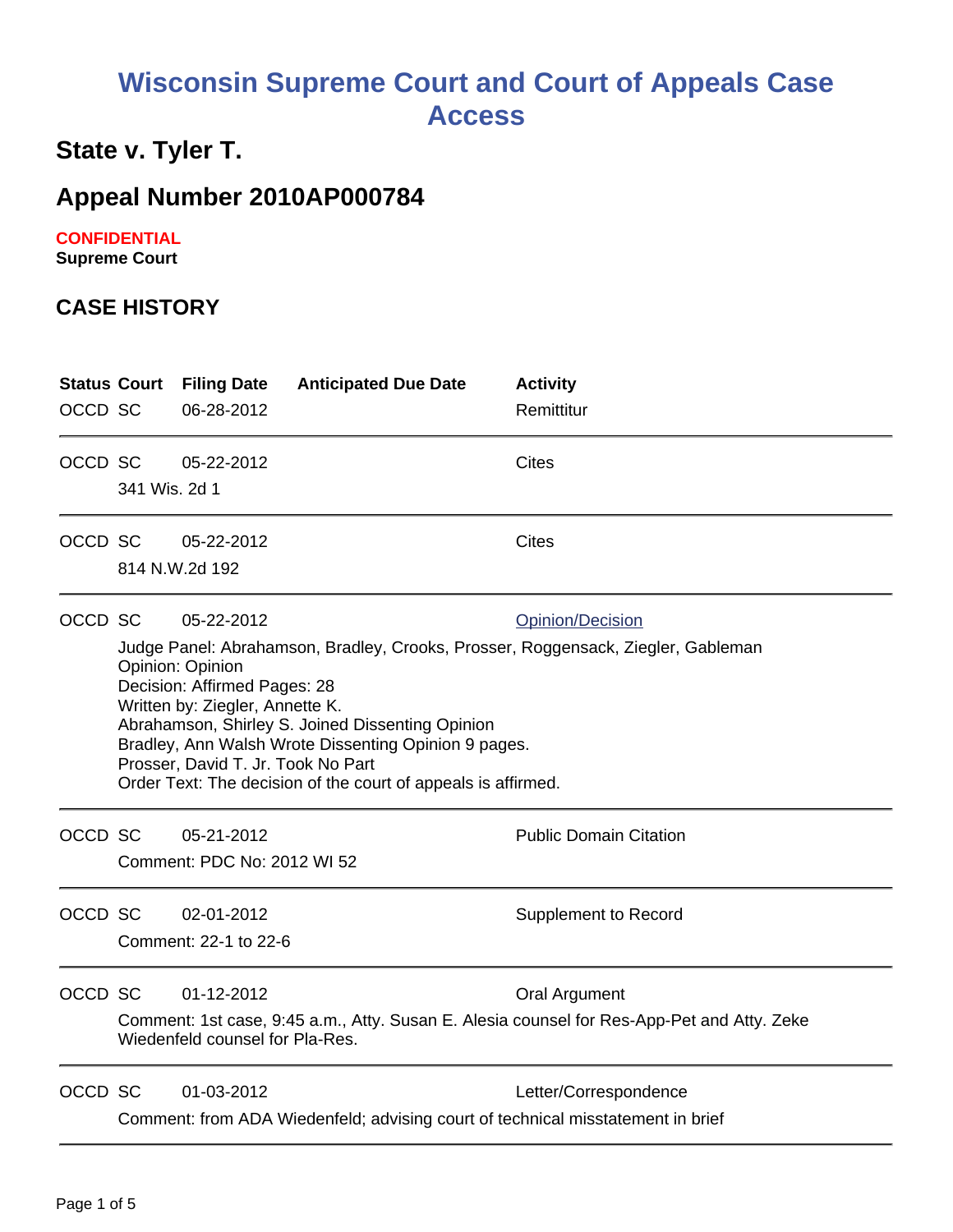| OCCD SC |                                                                                                                                                                               | 11-23-2011                                                                                                                                                                                                                                                                                                                                           | <b>Briefs Received At State Law Library</b> |  |
|---------|-------------------------------------------------------------------------------------------------------------------------------------------------------------------------------|------------------------------------------------------------------------------------------------------------------------------------------------------------------------------------------------------------------------------------------------------------------------------------------------------------------------------------------------------|---------------------------------------------|--|
| OCCD SC |                                                                                                                                                                               | 11-17-2011<br>Filed By: Susan Alesia                                                                                                                                                                                                                                                                                                                 | <b>Reply Brief-Supreme Court</b>            |  |
| OCCD SC | 11-02-2011<br>Filed By: Zeke Wiedenfeld                                                                                                                                       |                                                                                                                                                                                                                                                                                                                                                      | Response Brief-Supreme Court                |  |
| OCCD SC |                                                                                                                                                                               | 11-01-2011                                                                                                                                                                                                                                                                                                                                           | Assigned-Oral Argument                      |  |
| OCCD SC |                                                                                                                                                                               | 10-13-2011<br>Filed By: Susan Alesia<br>Comment: Appx of First Brief-Supreme Court                                                                                                                                                                                                                                                                   | First Brief-Supreme Court                   |  |
| OCCD SC |                                                                                                                                                                               | 09-13-2011                                                                                                                                                                                                                                                                                                                                           | <b>Caption Amended</b>                      |  |
| OCCD SC |                                                                                                                                                                               | 09-13-2011                                                                                                                                                                                                                                                                                                                                           | Court Changed to Supreme Court              |  |
| OCCD SC | <b>Court Order</b><br>05-24-2011<br>ORD that the petitioner-respondent, State of Wisconsin, is directed to file a response to the petition for<br>review on or before 6/7/11. |                                                                                                                                                                                                                                                                                                                                                      |                                             |  |
| OCCD CA |                                                                                                                                                                               | 01-31-2011<br>331 Wis. 2d 489                                                                                                                                                                                                                                                                                                                        | <b>Cites</b>                                |  |
| OCCD CA |                                                                                                                                                                               | 01-31-2011<br>795 N.W.2d 64                                                                                                                                                                                                                                                                                                                          | <b>Cites</b>                                |  |
| OCCD CA |                                                                                                                                                                               | 01-31-2011                                                                                                                                                                                                                                                                                                                                           | <b>Opinion Ordered Unpublished</b>          |  |
| OCCD SC |                                                                                                                                                                               | 01-24-2011<br><b>Comment: SPD</b>                                                                                                                                                                                                                                                                                                                    | Fee Waived                                  |  |
| OCCD SC |                                                                                                                                                                               | 01-24-2011<br>Filed By: Susan Alesia<br>Submit Date: 2-16-2011<br>Decision: (G) Grant<br>Decision Date: 9-13-2011<br>ORD that the petition for review is granted.<br>Briefs/statements due 30/20/10.<br><b>Motion Response</b><br>Filed By: Zeke Wiedenfeld<br>Submit Date: 6-6-2011<br>Comment: State shall file response by 6/7/11 per 5/24/11 CTO | <b>Petition for Review</b>                  |  |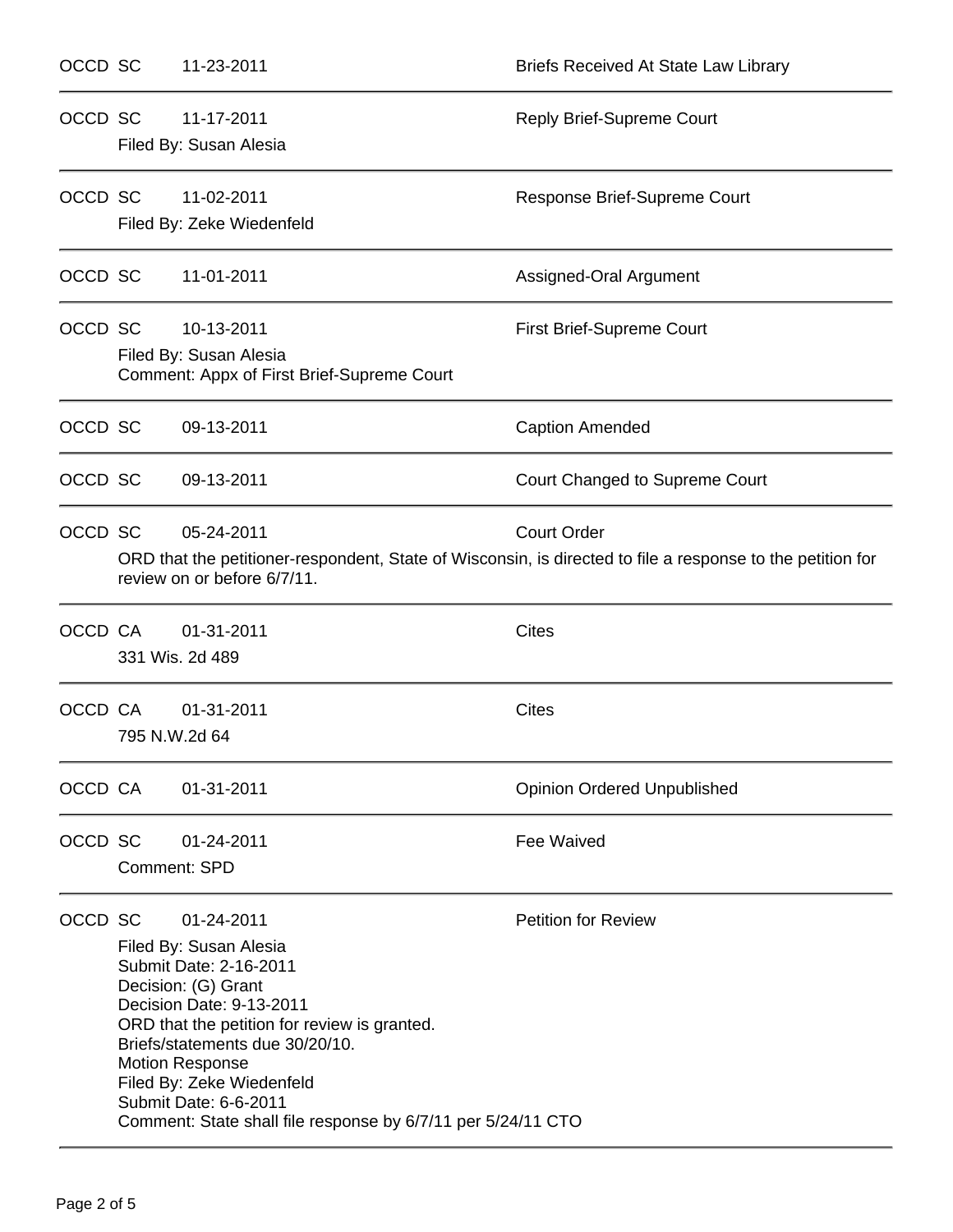| OCCD CA |                                                                                                       | 12-29-2010                                                                                                                                                                | Opinion/Decision                            |  |  |  |  |
|---------|-------------------------------------------------------------------------------------------------------|---------------------------------------------------------------------------------------------------------------------------------------------------------------------------|---------------------------------------------|--|--|--|--|
|         | Judge Panel: Reilly<br>Opinion: Opinion<br>Decision: Affirmed Pages: 7                                |                                                                                                                                                                           |                                             |  |  |  |  |
|         |                                                                                                       | Order Text: Order affirmed.                                                                                                                                               |                                             |  |  |  |  |
| OCCD CA |                                                                                                       | 11-29-2010                                                                                                                                                                | <b>Briefs Received At State Law Library</b> |  |  |  |  |
| OCCD CA |                                                                                                       | 11-12-2010                                                                                                                                                                | <b>Submitted on Briefs</b>                  |  |  |  |  |
| OCCD CA |                                                                                                       | 11-11-2010                                                                                                                                                                | Record and Briefs Sent to District 2        |  |  |  |  |
| OCCD CA |                                                                                                       | 11-10-2010                                                                                                                                                                | <b>Reply Brief</b>                          |  |  |  |  |
|         |                                                                                                       | Filed By: Susan Alesia                                                                                                                                                    |                                             |  |  |  |  |
| OCCD CA |                                                                                                       | 10-25-2010                                                                                                                                                                | Brief of Respondent(s)                      |  |  |  |  |
|         |                                                                                                       | Filed By: Zeke Wiedenfeld                                                                                                                                                 |                                             |  |  |  |  |
| OCCD CA |                                                                                                       | 10-15-2010                                                                                                                                                                | Motion to Extend Time                       |  |  |  |  |
|         |                                                                                                       | Filed By: Zeke Wiedenfeld                                                                                                                                                 |                                             |  |  |  |  |
|         |                                                                                                       | Submit Date: 10-18-2010<br>Decision: (G) Grant                                                                                                                            |                                             |  |  |  |  |
|         |                                                                                                       | Decision Date: 10-19-2010                                                                                                                                                 |                                             |  |  |  |  |
|         |                                                                                                       | ORD that the time for the respondent to file its brief is extended to October 25, 2010. See WIS. STAT.<br>RULE 809.82(2)(a) (2007-08).<br>See BRS event due on 10-25-2010 |                                             |  |  |  |  |
| OCCD CA |                                                                                                       | 10-12-2010                                                                                                                                                                | Delinquent                                  |  |  |  |  |
| OCCD CA |                                                                                                       | 08-27-2010                                                                                                                                                                | Brief & Appx of Appellant(s)                |  |  |  |  |
|         | Filed By: Susan Alesia                                                                                |                                                                                                                                                                           |                                             |  |  |  |  |
| OCCD CA |                                                                                                       | 08-20-2010                                                                                                                                                                | Motion to Extend Time                       |  |  |  |  |
|         | Filed By: Susan Alesia                                                                                |                                                                                                                                                                           |                                             |  |  |  |  |
|         | Submit Date: 8-23-2010                                                                                |                                                                                                                                                                           |                                             |  |  |  |  |
|         | Decision: (G) Grant<br>Decision Date: 8-24-2010                                                       |                                                                                                                                                                           |                                             |  |  |  |  |
|         | ORD that the time permitted the appellant for filing his brief and appendix is extended to August 27, |                                                                                                                                                                           |                                             |  |  |  |  |
|         |                                                                                                       | 2010.<br>See BAP event due on 8-27-2010                                                                                                                                   |                                             |  |  |  |  |
| OCCD CA |                                                                                                       | 07-21-2010                                                                                                                                                                | <b>Motion to Extend Time</b>                |  |  |  |  |
|         |                                                                                                       | Filed By: Susan Alesia                                                                                                                                                    |                                             |  |  |  |  |
|         |                                                                                                       | Submit Date: 7-22-2010                                                                                                                                                    |                                             |  |  |  |  |
|         | Decision: (G) Grant<br>Decision Date: 7-23-2010                                                       |                                                                                                                                                                           |                                             |  |  |  |  |
|         |                                                                                                       |                                                                                                                                                                           |                                             |  |  |  |  |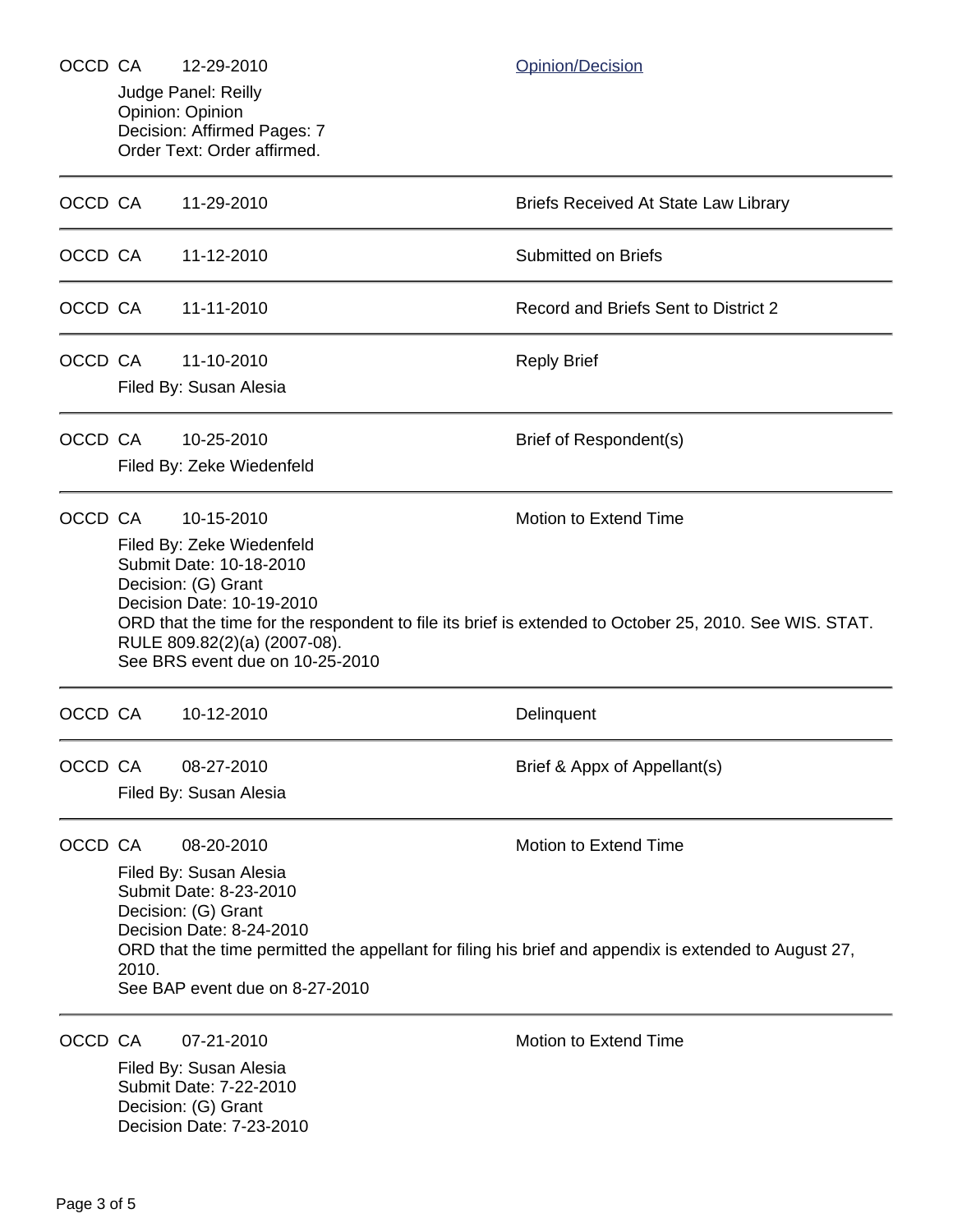ORD that the time permitted the appellant for filing his brief and appendix is extended to 8/20/10. See Wis. Stat. Rule 809.82(2)(a) (2007-08). See BAP event due on 8-20-2010

| OCCD CA | 06-21-2010                                                                                                                                                            | Motion to Extend Time                                                                                    |
|---------|-----------------------------------------------------------------------------------------------------------------------------------------------------------------------|----------------------------------------------------------------------------------------------------------|
|         | Filed By: Susan Alesia<br>Submit Date: 6-21-2010<br>Decision: (G) Grant<br>Decision Date: 6-23-2010<br>Rule 809.82(2)(a) (2007-08).<br>See BAP event due on 7-21-2010 | ORD that the time for the appellant to file his appellant's brief is extended to 7/21/10. See Wis. Stat. |
| OCCD CA | 05-11-2010                                                                                                                                                            | Record                                                                                                   |
| OCCD CA | 04-30-2010                                                                                                                                                            | Received SPD Appointment Order                                                                           |
| OCCD CA | 04-30-2010<br>Filed By: Mary Burns<br><b>Status: Prev. Filed</b>                                                                                                      | <b>Statement on Transcript</b>                                                                           |
| OCCD CA | 04-29-2010                                                                                                                                                            | Delinquent                                                                                               |
| OCCD CA | 04-19-2010                                                                                                                                                            | Case to proceed under RAP                                                                                |
| OCCD CA | 04-15-2010                                                                                                                                                            | <b>Docketing Statement Submitted</b>                                                                     |
| OCCD CA | 04-15-2010                                                                                                                                                            | Response                                                                                                 |
| OCCD CA | 04-14-2010                                                                                                                                                            | Response                                                                                                 |
| OCCD CA | 04-14-2010                                                                                                                                                            | Docketing Statement from Appellant                                                                       |
| OCCD CA | 04-13-2010                                                                                                                                                            | Notif. Sent-Filing of LVO & Court Record                                                                 |
| OCCD CA | 04-13-2010                                                                                                                                                            | Copy of CTO Grtg. PLV-from Cir. Ct.                                                                      |
| OCCD CA | 04-09-2010                                                                                                                                                            | Copy of CTO Grtg. PLV Filed in Cir. Ct.                                                                  |
| OCCD CA | 03-29-2010                                                                                                                                                            | Fee Waived                                                                                               |
| OCCD CA | 03-29-2010                                                                                                                                                            | Received SPD Appointment Order                                                                           |
| OCCD CA | 03-29-2010<br>Filed By: Mary Burns                                                                                                                                    | Petition for Leave to Appeal                                                                             |